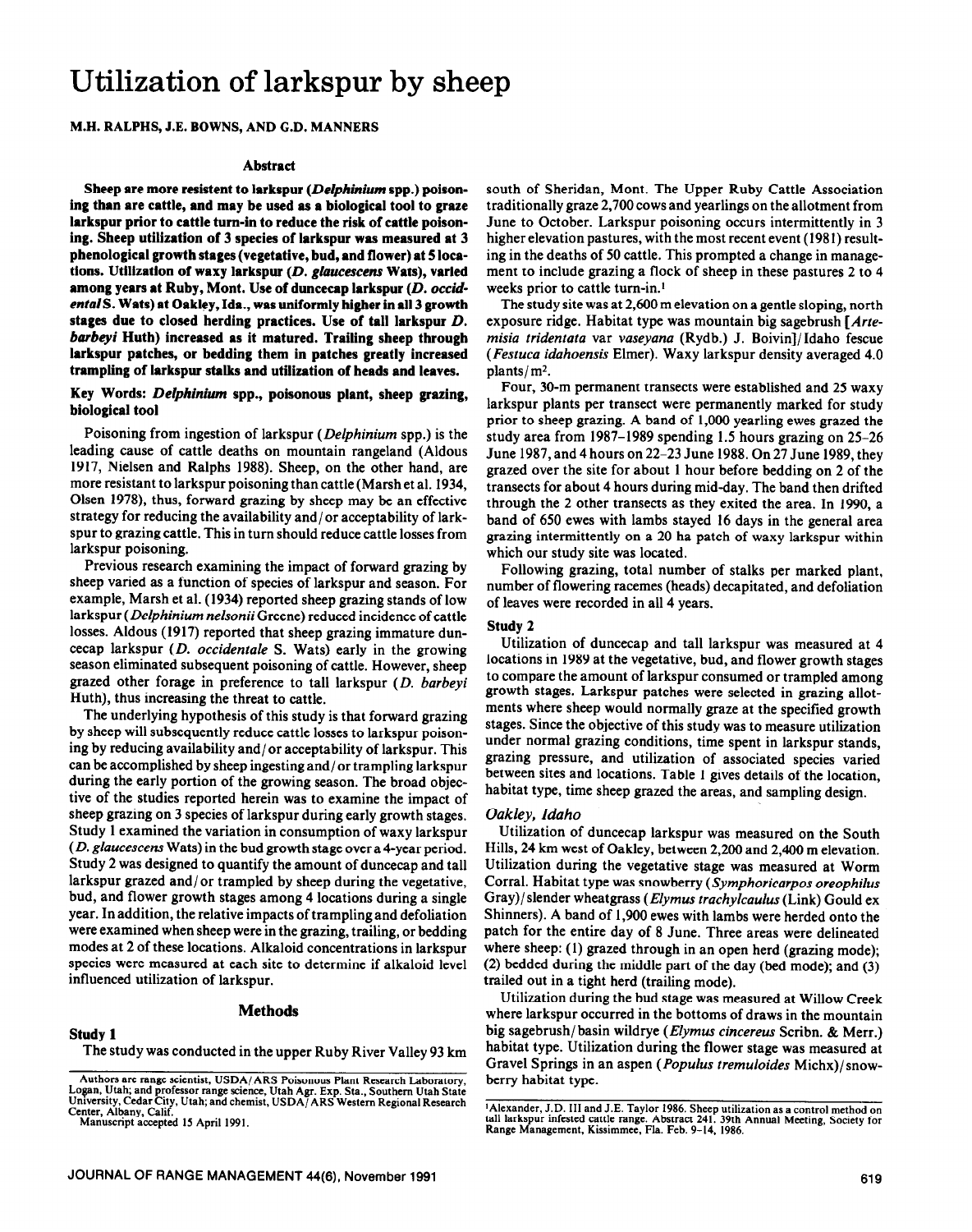| Larkspur | Location        | Ele-<br>vation | growth<br>stage | Sampling Habitat<br>data | type                                              | Larkspur<br>plant<br>density | Activity<br>mode | Number<br>of<br>larkspur<br>patches | Number<br>of<br>transects<br>per<br>patch <sup>1</sup> | Average<br>stems<br>per<br>plant | Average<br>patch<br>size | Time<br>spent<br>in<br>area | Flock<br>size                 |
|----------|-----------------|----------------|-----------------|--------------------------|---------------------------------------------------|------------------------------|------------------|-------------------------------------|--------------------------------------------------------|----------------------------------|--------------------------|-----------------------------|-------------------------------|
|          |                 |                |                 |                          |                                                   | No/m <sup>2</sup>            |                  |                                     |                                                        |                                  | ha                       | days                        | 1000                          |
| Waxy     | Ruby,<br>MT     | 2600m          | <b>Bud</b>      |                          | Mountain<br>big<br>sagebrush/<br>Idaho<br>fescue  | 4                            | Graze            | $\mathbf{1}$                        | 10                                                     | 3                                | 20                       | $1 - 14$                    | ylg.<br>$\sim$                |
| Duncecap | Oakley,         | 2200m          | Vegeta-         | 8 June                   | Snow-                                             | 7.5                          | Graze            | 1                                   | 5                                                      | 13                               | 4                        | $\mathbf{1}$                | 1900                          |
|          | ID              |                | tive            | 1989                     | berry/                                            |                              | Trail            | $\mathbf{1}$                        | 4                                                      | 13                               | $\mathbf{2}$             |                             | ewes                          |
|          |                 |                |                 |                          | slender<br>wheatgrass                             |                              | Bed              | $\mathbf{1}$                        | 5                                                      | 13                               | $\overline{2}$           |                             | with<br>lambs                 |
|          |                 | 2400m          | <b>Bud</b>      | 14 July                  | Mountain<br>big<br>sagebrush/<br>basin<br>wildrye |                              | Graze            | 3                                   | 5                                                      | 11                               | $\overline{\mathbf{3}}$  | 14                          |                               |
|          |                 | 2500m          | Flower          | 10 Aug.                  | Aspen/<br>snowberry                               |                              | Graze            | $\overline{2}$                      | 5                                                      | $\overline{\phantom{a}}$         | 6                        | $\overline{\mathbf{3}}$     |                               |
| Barbeyi  | Ferron.         | 3200m          | Vegeta-         | 1 July                   | Larkspur/ 2.4                                     |                              | Graze            | $\mathbf{2}$                        | 5                                                      | 31                               | $\overline{\mathbf{3}}$  | 3                           | 2000                          |
|          | UT              |                | tive            | 1989                     | western<br>coneflower                             |                              | Trail            | $\overline{2}$                      | 5                                                      | 31                               | $\overline{2}$           |                             | ewes<br>with                  |
|          |                 | 3000m          | <b>Bud</b>      | 20 July                  | Aspen/tall<br>forb                                |                              | Graze            | $\overline{\mathbf{2}}$             | 5                                                      | 12                               | $\boldsymbol{2}$         | 10                          | lambs                         |
|          |                 | 3200m          | Flower          | 15 Aug.                  | Larkspur/<br>western<br>coneflower                |                              | Graze            | 4                                   | 5                                                      | 28                               | 5                        | 7                           |                               |
|          | Salina,<br>UT   | 3000m          | <b>Bud</b>      | 18 July<br>1989          | Aspen/<br>larkspur/<br>mountain<br>brome          | 2.2                          | Graze            | 3                                   | 5                                                      | 7                                | 5                        | 20                          | 2000<br>ewes<br>with<br>lambs |
|          |                 |                | Flower          | 1 Aug.                   |                                                   |                              | Graze            | $\mathbf{2}$                        | 5                                                      | 14                               | $\overline{2}$           | 12                          |                               |
|          | Cedar, UT 3000m |                | <b>Bud</b>      | 19 July<br>1989          | Aspen/<br>orchard<br>grass                        | 3.0                          | Graze            | $\mathbf{I}$                        | 10 <sup>2</sup>                                        | 3                                | 12                       | 43                          | 200<br>ewes                   |

#### Table 1. Sampling scheme used to estimate sheep utilization of 3 species of larkspur.

<sup>1</sup>Ten larkspur plants were selected on each paced transect at 5 or 10 step intervals.

<sup>2</sup>Ten permanent transects were established at Cedar and 10 plants were marked by a stake on each transect.

## *Ferron, Utah*

Utilization in both the grazing and trailing activity mode was measured during the vegetative growth stage of tall larkspur at Ferron Reservoir, 46 km west of Ferron. The habitat type was a larkspur/ western coneflower *(Rudbeckia occidentalis* Nutt) type interspersed among Engelman spruce *(Piceapungens* Engelm.) at 3,200 m elevation. This band was managed as an open herd and were not gathered to bed grounds, thus precluding utilization in the bed mode.

Utilization during the bud stage was measured in an aspen/tall forb habitat type at 3,000 m elevation. Utilization during the flower stage was also measured in the larkspur/ western coneflower habitat type about 2 km from the area grazed in the vegetative stage.

### *Salina, Utah*

The study area was located 40 km east of Salina at an elevation of 3,000 m. Sheep did not enter the allotment until tall larkspur was in the bud growth stage, thus utilization was measured for only the bud and flower stages. Habitat type was aspen/ larkspur/ mountain brome (Bornus *carinatus* H & H).

#### *Cedar City, Utah*

Utilization of tall larkspur on Cedar Mountain, 35 km east of

Cedar City, was measured in the early grazed pasture of a deferred rotation grazing system. Habitat type was aspen/orchard grass *(Dactylis glomerata* L.) at 2,800 m elevation. No utilization was observed on these plants during the vegetative stage, but all plants were heavily grazed during the bud stage, thus utilization was measured only during the bud stage.

One to 4 larkspur patches were selected for each growth stage at each location (Table 1). Five paced transects were established in each patch and 10 plants per transect were selected using step point procedures. Measurements taken were: number of stalks per plant, number of stalks trampled, number of reproductive heads grazed, number of grazed and ungrazed leaves, and overall number of plants grazed.

Alkaloid concentration was measured in larkspur plant parts (leaves and reproductive raceme) at each location at the time of grazing. Samples were air dried and analyzed for total alkaloid concentration (Manners and Ralphs 1989). Percentage utilization of larkspur leaves and heads were correlated with total alkaloid concentration in the respective larkspur plant parts and correlation coefficients (r) were calculated to determine if larkspur utilization was related to alkaloid levels in the plant.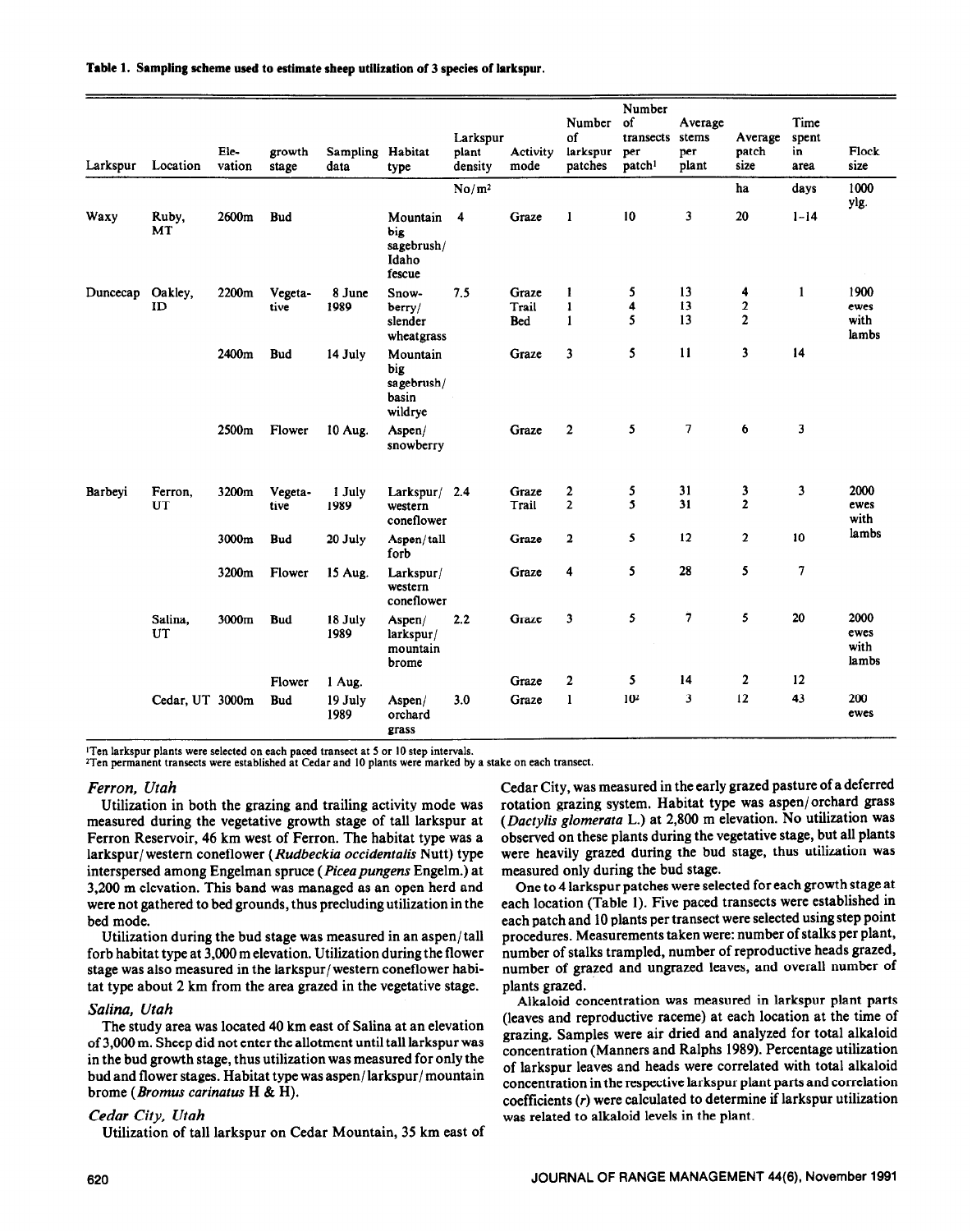#### **Data Summarization and Analysis**

Larkspur utilization at all locations and growth stages was estimated by counting number of heads decapitated and leaves grazed on each sampled plant. Number of broken stems was counted to access impact of trampling. The total number of plants grazed per transect was determined and percentage calculated. Since the number of stalks per plant differed greatly between species and locations (Table I), we summed total number of stalks and leaves present by transect and then calculated percentage of heads and leaves grazed, and stems trampled. Percentage data were transformed by arcsin and analyzed by analysis of variance (ANOVA), rather than by Chi Square because Chi Square analysis of count data would have precluded evaluating variability among transects or patches.

Transects were used to test for differences in utilization of waxy **Table 3. Utilization (%) by grazing sheep of 2 species of larkspur in 4**<br>rkspur between years in study 1. In study 2, utilization was not grazing allotmen larkspur between years in study 1. In study 2, utilization was not measured at all growth stages at each location because of changes in grazing and herding patterns. Thus, data were analyzed separately for each location. Data were analyzed in a nested model in which transects were nested within patches and used to test for difference in utilization between growth stages. Utilization and trampling during different activity modes (grazing, trailing, and bedding modes at Oakley and grazing and trailing modes at Ferron) were compared in a similar model. Means were separated by Duncan's multiple range test. Nontransformed means are presented in the tables.

## **Results and Discussion**

#### **Study 1**

Sheep consumed varying amounts of waxy larkspur over the years at Ruby. Percent of heads grazed on marked plants declined from 70% in 1987, to 14% in 1989, but increased to 73% in 1990 (Table 2). Stem height was reduced an average of 36% when the

#### Table 2. Sheep utilization (%) of waxy larkspur plants during bud stage on permanent and paced transects at Ruby River, Montana.

| Transect<br>type | Үеаг | Heads<br>grazed | Stalks having<br>leaves grazed |
|------------------|------|-----------------|--------------------------------|
|                  |      |                 | Ω.                             |
| Permanent        | 1987 | 70ª             | 0°                             |
|                  | 1988 | 36 <sup>b</sup> |                                |
|                  | 1989 | 14 <sup>c</sup> | $\frac{22^b}{25^b}$            |
|                  | 1990 | 73 <sup>a</sup> | 89 <sup>a</sup>                |

heads were grazed. Sheep consumed no larkspur leaves in 1987, but use of leaves increased to 89% in 1990.

There was no apparent relationship between amount of time sheep spent on a site and degree of larkspur use. In the first year of the study, sheep spent only 1.5 hours on the site and selectivity removed 70% of the heads. They selectively grazed most of the elongating buds, with little apparent use of associated plant species. This was as desired because larkspur heads are very toxic and preferred by cattle. In 1990, sheep spent 14 days in the area and repeatedly grazed over the transects, heavily utilizing both larkspur heads and leaves. Larkspur utilization was low in the 2 middle years.

In 1989, there was a difference in utilization among transects. Sheep bedded on 2 of the transects and trampled 37% of the marked plants, grazed 28% of the reproductive heads, and 48% of the plants had leaves grazed. Very little larkspur was grazed in the grazing mode on the other 2 transects.

The sheep owner observed over the years that sheep preferred

the elongating larkspur bud (Joe Helle, personal communication, 1988). He stated that sheep made little use of waxy larkspur in the years they grazed the allotment prior to the bud stage. We observed that sheep rejected waxy larkspur in the flowering stage. Comments from the herder indicate that sheep prefer the waxy larkspur bud when it is crisp and moist, when it is covered with dew in the early morning, or following storms. Bedding on waxy larkspur patches (as in 1989) and grazing over the patches several times (as in 1990) appear to increase utilization and trampling.

# **Study 2**

## *Oakley*

Sheep grazed almost all of duncecap larkspur plants **during** all 3 growth stages (Table 3). There were slight differences in the percent

| Larkspur<br>species | Location stage | Growth                      | Plants<br>grazed                                       | <b>Stems</b><br>trampled grazed                       | Heads                                                 | Leaves<br>grazed                                      |
|---------------------|----------------|-----------------------------|--------------------------------------------------------|-------------------------------------------------------|-------------------------------------------------------|-------------------------------------------------------|
|                     |                |                             |                                                        |                                                       | $O_{\Omega}$                                          |                                                       |
| Duncecap Oakley     |                | <b>Veg</b><br>Bud<br>Flower | 98 <sup>a</sup><br>92 <sup>ab</sup><br>85 <sup>b</sup> | 27 <sup>a</sup><br>36 <sup>8</sup><br>30 <sup>a</sup> | 55 <sup>b</sup><br>79 <sup>a</sup><br>56 <sup>b</sup> | 29 <sup>n</sup><br>21 <sup>n</sup><br>31 <sup>8</sup> |
| Tall                | Ferron         | Veg<br>Bud<br>Flower        | 5 <sup>b</sup><br>93 <sup>a</sup><br>91 <sup>a</sup>   | 16 <sup>a</sup><br>20 <sup>a</sup><br>23 <sup>a</sup> | $0^{\circ}$<br>19 <sup>b</sup><br>29 <sup>a</sup>     | $0^\mathrm{c}$<br>$45^a$<br>$25^b$                    |
|                     | Salina         | <b>Bud</b><br>Flower        | 22 <sup>b</sup><br>$90^*$                              | 12 <sup>b</sup><br>21 <sup>a</sup>                    | $5^{\rm b}$<br>50 <sup>a</sup>                        | 1 <sup>b</sup><br>48 <sup>a</sup>                     |
|                     | Cedar<br>City  | Veg<br>Bud                  | 0<br>100                                               | 0<br>45                                               | 0<br>50                                               | 0<br>91                                               |

<sup>abc</sup>Means within the same column within locations not followed by the same letter are **significantly different (P<.OS).** 

of reproductive heads grazed between growth stages  $(55-79%)$  but not in percentage of leaves grazed (21-29%). An average of 31% of the stems were trampled. The relatively high level of larkspur utilization in all growth stages differs from trends of use in other locations. Sheep at Oakely stayed in a fairly tight bunch, due to being tormented by gnats and closed herding practices. Nonselective grazing while in a tight group, may account for the high larkspur utilization.

## *Ferron*

Very little tall larkspur was utilized in the vegetative stage (Table **Extremely high concentration of alkaloids in the vegetative**<br>significantly different (P<.05). leaves (6.75%, Table 5) may have contributed to their avoidance. Ralphs et al. (1988) hypothesized that there is a negative relationship between alkaloid levels and palatability of larkspur.

> Sheep increased consumption of both heads and leaves of tall larkspur as plants matured from the vegetative to bud stage. The number of plants grazed increased from only 5% in the vegetative stage to 91-93% in the flower and bud stage (Table 3).

> Sheep consumed slightly more of the larkspur heads in the flowering stage compared to the bud stage. However, substantially more leaves were consumed in the bud stage (Table 3). Tall larkspur patches sampled during the bud stage were near a small watering pond. Sheep likely passed through these patches each day grazing to and from water, and thus had more opportunity to graze larkspur. The larkspur patches sampled during the flower stage were more than 1 km from water and sheep had to travel a greater distance to reach the larkspur patches.

## *Salina*

Sheep were not on this allotment when larkspur was in the vegetative growth stage. Only 22% of tall larkspur plants were grazed in the bud stage compared to 90% in the flower stage (Table